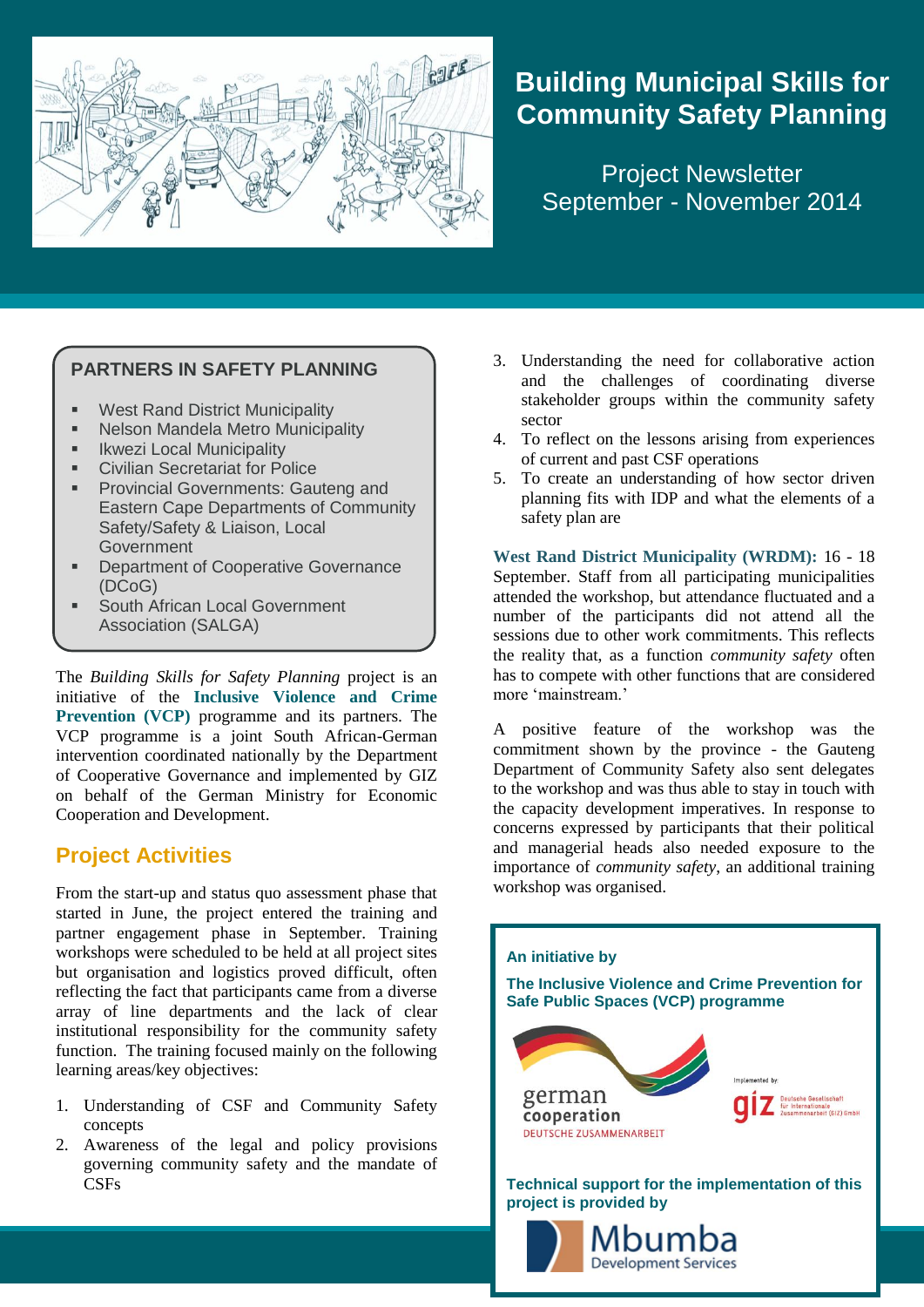Unfortunately attendance at the  $2<sup>nd</sup>$  training (29 – 31) October) was very poor. Instead some value was realised through the IDP officials who attended and expressed great interest in a subject that often lay outside their professional domain.

Because capacity and resources for community safety is uneven and fragmented across individual local municipalities, a core team of district safety coordinators has been formed to take the process forward with the local municipalities. This team will be closely supported by Mbumba.

**Ikwezi Local Municipality:** (Training held from 26 – 28 August.) The training was held at the Jansenville Town Hall – an attractive and learner-friendly environment. The workshop was well attended by councillors, ward committees, SAPS, municipal officials and community safety forum stakeholders. A new partner to the project, the Amahlathi Local Municipality also sent their key officials. Further capacity development was scheduled to take the form of a review of safety planning content in the Ikwezi IDP. The Ikwezi team however, did not find the time to complete the exercise and much energy instead went into the launch of the CSF on 17 November



Ikwezi LM workshop output

**Amahlathi Local Municipality:** joined the project in October as a pilot site with much the same community safety planning focus but with a special emphasis on youth empowerment in safety research and planning. After participating in the Ikwezi hosted workshop, Amahlathi officials were able to briefly review safety planning in their IDP process. Training has subsequently been provided to approximately 40 youth in basic concepts of community safety, safety planning and youth as a constituency with special safety considerations. The project has also been introduced to political and managerial heads and an assessment of the capacity needs of the CSF has been undertaken.

**Nelson Mandela Bay Metro: (**Planning conducted on 11 September.) After consultation with GIZ VCP it was agreed that the NMBMM intervention should be revised to a strategic planning session for the Safety and Security Directorate. The 20 participants at the strategic planning included four councillors and various officials. The interactive exercise revealed a host of different units and departments involved in different aspects of community safety. Each tends to have their own strong imperatives e.g. fire services recently clamped down on dangerous and illegal auto spraypainting operations. The Directorate is trying to properly define its role and coordinating function in a community safety responsibility that cross-cuts many other directorates. An immediate priority is to find the resources and staff to support the CSF which has been largely inactive since it was re-launched in 2013. There is an agreement to assist the Directorate with institutional planning and definition of functions and to seek contact and consultation with the IDP unit.



Training in West Rand District

**National Project Steering Group:** the meeting held on 11 November reviewed challenges and successes of the project. It transpired that project experiences and sector analysis aligned closely with that of the key government role-players. Strong affirmation for the project was obtained from Gauteng Provincial Safety, the Civilian Secretariat for Police and SALGA. Key points raised were:

- o The awkward fit and lack of rationale for assigning safety function in LMs
- o The post of a dedicated safety coordinator rarely exists and instead, safety functions are 'tacked-on' to other posts